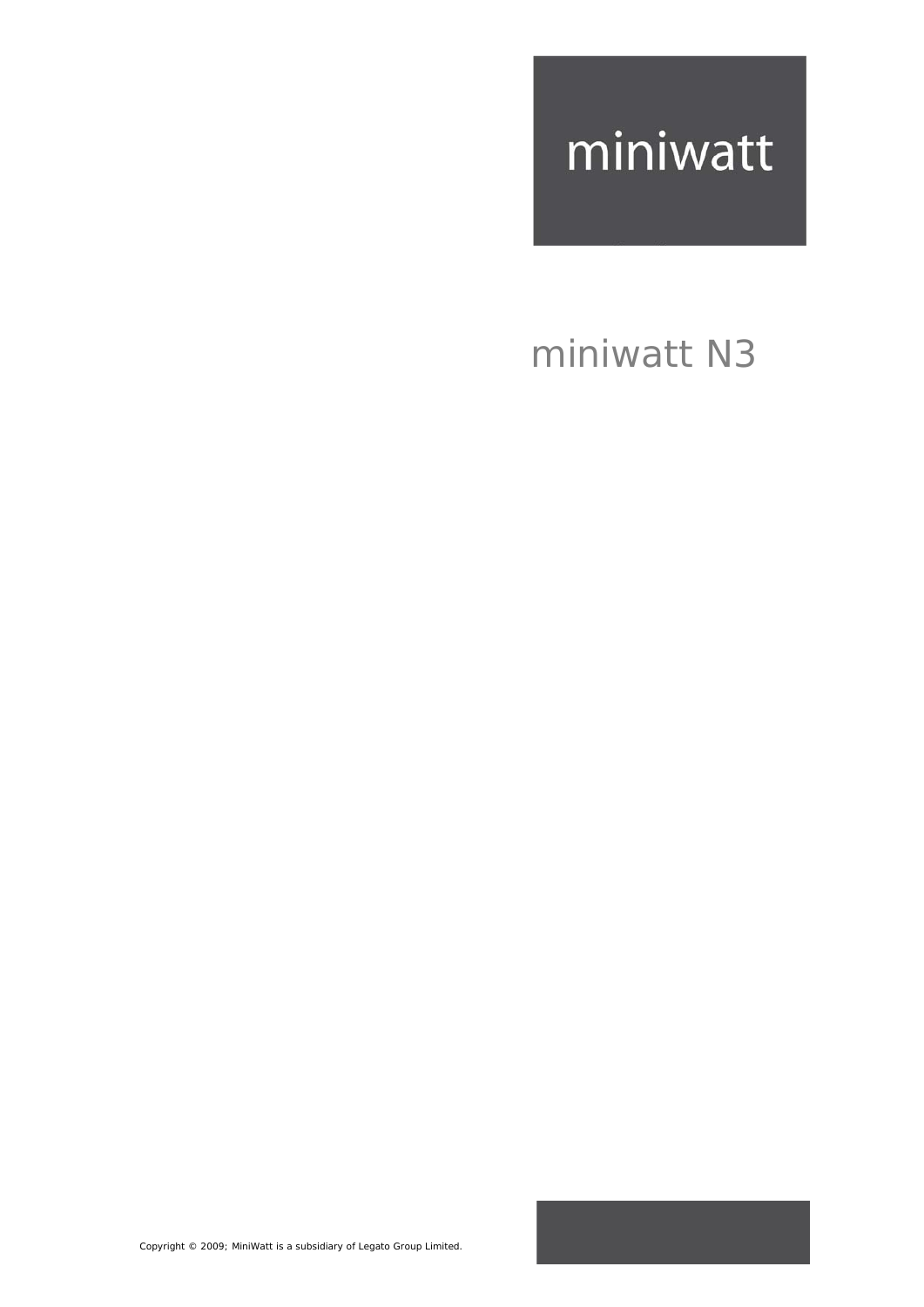Congratulations and thank you for choosing miniwatt!

miniwatt N3

You are now the owner of one of the world's most innovative and reliable tube amplifiers. Device with good care can provide you many years of listening pleasure.

We're going to change your perceptions on vacuum tube amplifier with our product – MiniWatt. Traditionally tube amplifier is bulky and pricy. With our self-developed advanced power supply technology, we create MiniWatt in the size of your hand, and also further boost up the performance of a standard tube amplifier circuitry. MiniWatt excels detail and transparent midrange while the top registers are silky sweet.

Here's wishing you many happy hours of musical pleasure!

Derek Shek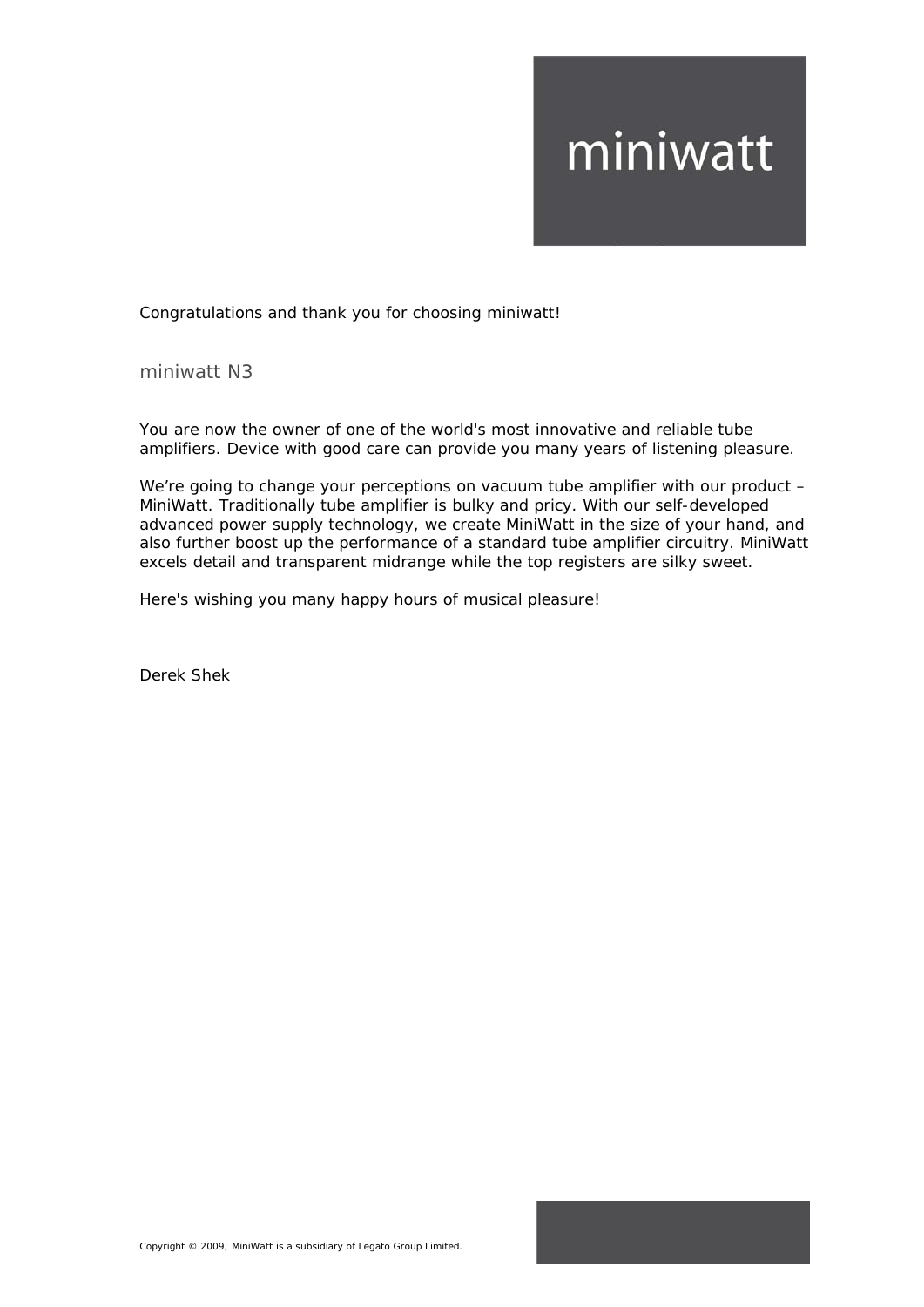### **1. DESCRIPTION OF THE MiniWatt N3**

The new MiniWatt N3 is a single-ended pentode integrated amplifier with line stage preamp section and 2 x 3.5 W RMS output power (into 8 Ohm loads). As with all MiniWatt models, our products are tested thoroughly before sending to you.

N3 is an integrated amplifier with one pair of RCA inputs and a well-renounced tube combination ECC83 (12AX7) twin triode feeding a single EL84 (6BQ5) per channel used in pentode mode A1 for a 3.5 watts output. On the valve rolling front, there are quite a few brands of new or new-old-stock (NOS) EL84s and 12AX7s on the market at relatively reasonable prices, so enjoy!

With our self-developed switching power supply, it operates at >100Khz and provides a stable and hum-free voltage to 12AX7 and EL84. Together with our output transformers, it delivers a silky high and deep basses in this little MiniWatt N3.

Bias:

N3 is self-biased with constant current loading, all you need is a matched pair of EL84. Plug them in and enjoy the music.

Input:

Just 1 pair of RCA.

Output:

8/6/4 Ohm speaker terminals (banana jacks).

Power Management:

MiniWatt N3 input and output tube heaters as well as its high-voltage rails are logic controlled to ensure that the conduction of the output tubes and input stage voltages are constantly monitored and controlled by the Power Management System to protect the vital internal parts against excessive turn-on current. This increases the lifetime not only of the tubes, but also the caps, while all power related components derive benefit from this system.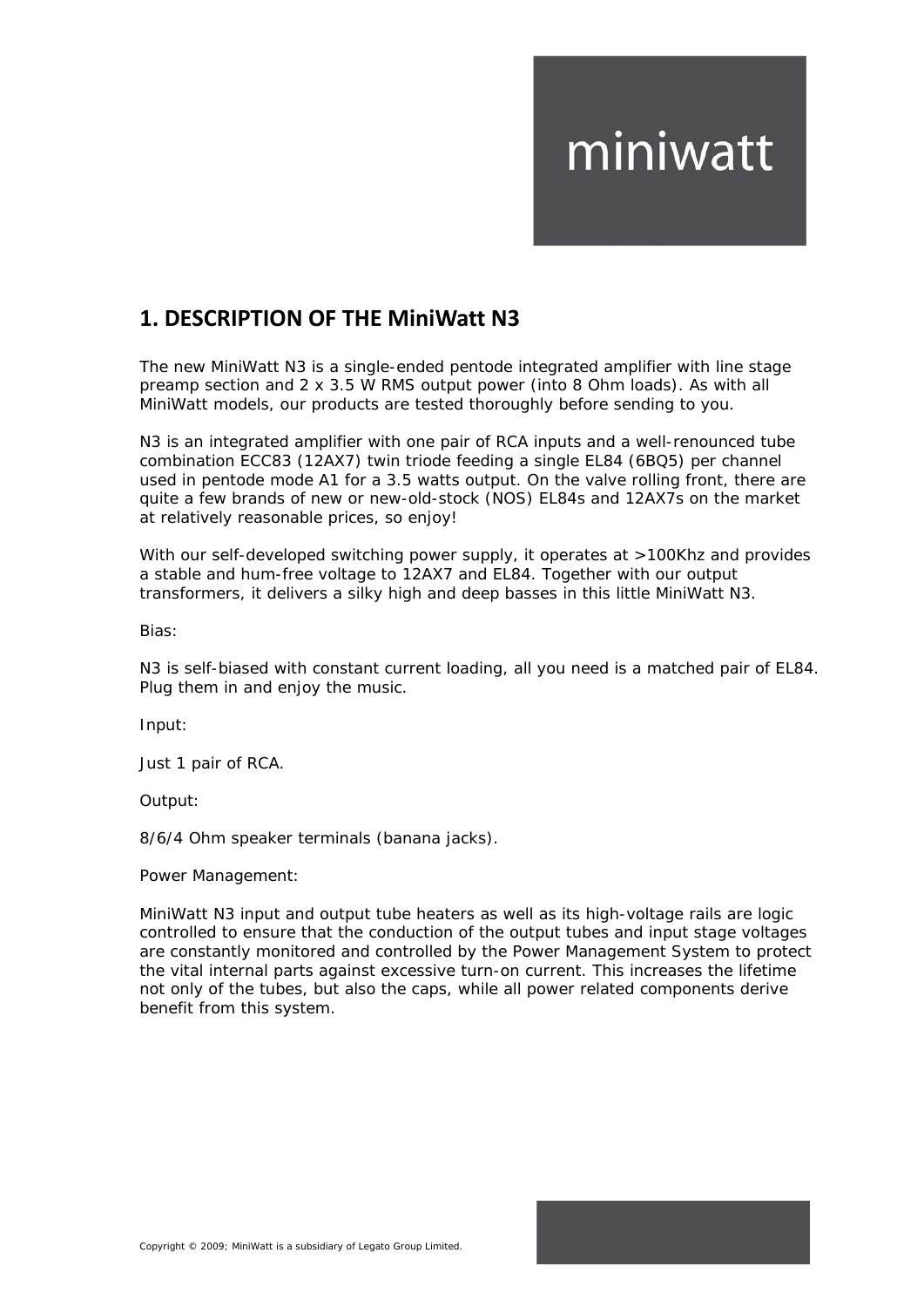### **2. SAFETY INSTRUCTIONS**

Before using the MINIWATT N3 for the first time, check and make sure all the tubes stand upstraight!

In case of emergency: unplug the unit from the wall outlet

Never use an amplifier that is damaged or faulty. Make sure that no one can use it until it has been repaired by a qualified service engineer. Make sure that there is easy access to the IEC socket and power cord.

#### Do not open the case

There are dangerously high voltages and hot tubes inside this equipment. To avoid a burn or the risk of electric shock, never allow anyone except qualified personnel to open the case.

#### Servicing and maintenance

For reasons of safety, please ensure that servicing, repairs and other modifications to MiniWatt equipment are carried out only by a qualified technician. Always get an engineer to replace blown fuses with ones of the same type and rating. If your amplifier requires servicing, please ship or take your equipment directly to MiniWatt or to one of our authorized dealers/distributers.

#### Modifications to MiniWatt equipment

Use "audio grade" fuses and other power cables at your own risk. The use of such devices will invalidate the warranty. This also applies to the use of contact fluids on the tube sockets.

Explanation of the warning symbols:





The lightning flash with arrowhead symbol within an equilateral triangle is intended to alert the user to the presence of uninsulated 'dangerous voltages' within the product's enclosure that may be sufficient to constitute a risk of electric shock to persons The exclamation point within an equilateral triangle is intended to alert the user to important operating and maintenance instructions

#### Before connecting up

Make sure that the voltage of your amplifier matches your electricity supply voltage.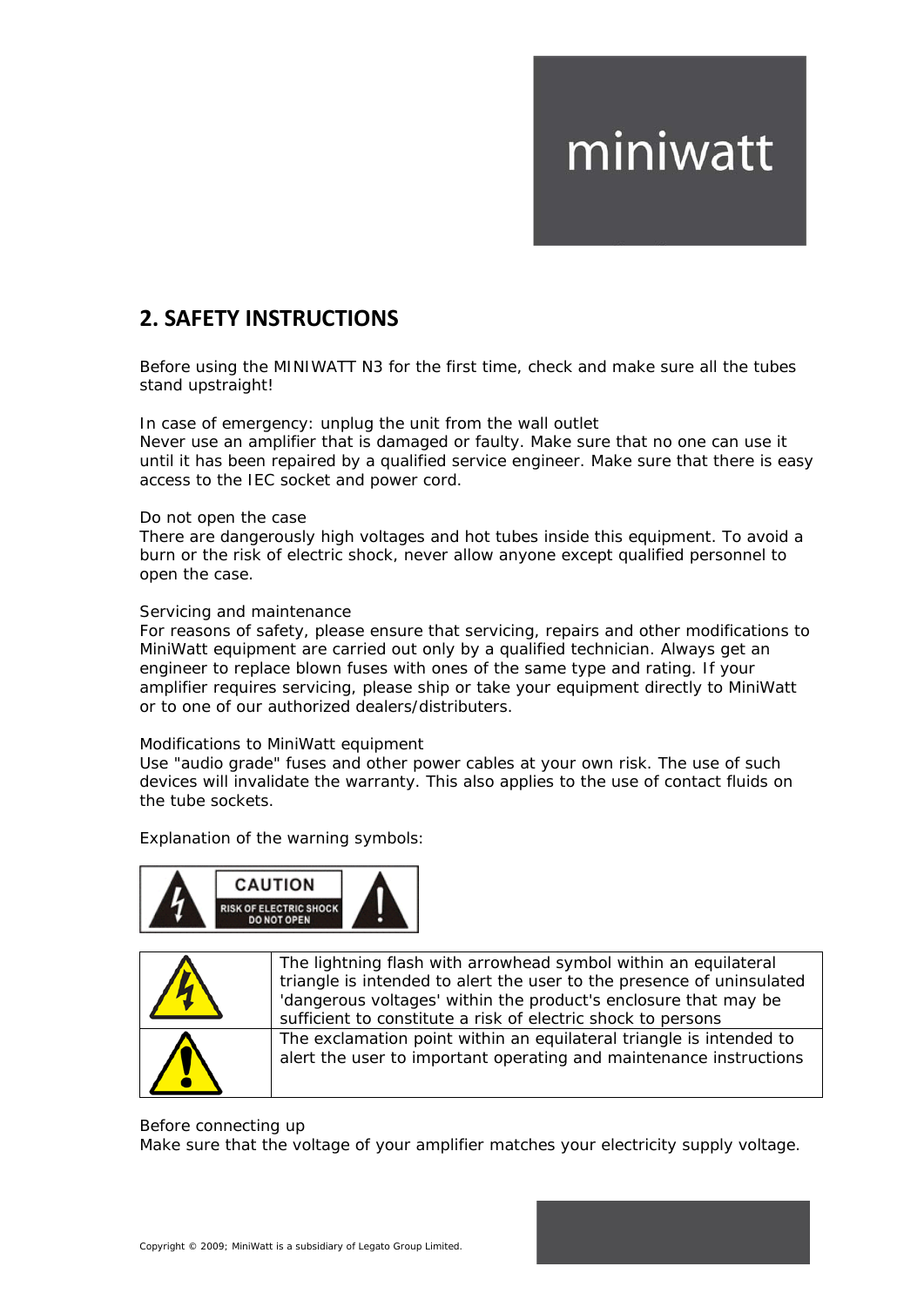#### Grounding

This amplifier is a protection class I device (with an earth conductor). To exclude the risk of electric shock in the event of a fault, the unit must be grounded.

#### **2.1. Placement**

#### 2.1.1. Location

MiniWatt equipment is designed strictly for use in a dry domestic environment. Do not use it outdoors or in humid environments!

Never place plants or liquid-filled containers on your MiniWatt equipment. Avoid dropping objects or spilling liquids into the case. Should this happen, remove the mains plug immediately and have your amplifier checked by a qualified service technician.

Condensation may form if the amplifier is taken from a cold environment into a warm one. If you do this, wait until the amplifier has reached room temperature and is dry before switching it on.

Avoid installing the unit close to sources of heat such as radiators or anywhere that may be in direct sunlight.

Do not operate the unit near flammable materials, gases or vapours. Avoid areas where there may be heavy accumulations of dust or where the unit may be subject to mechanical vibration.

Place your MiniWatt amplifier on a stable, even surface.

#### 2.1.2. Ventilation

Make sure that your amplifier has a good flow of air around it. If you intend to install your equipment in a cupboard or a shelf unit, ensure that there is at least ten centimeters gap between the ventilation slots and the walls all around the amplifier. The rear panel of cupboards should have ventilation holes to prevent heat build up. Do not rest the equipment on a soft surface such as carpet or foam sheeting.

#### **2.2. Warranty**

MiniWatt can only guarantee the safety, reliability and performance of this unit if modifications and repairs are carried out by specialized personnel and when the amplifier is operated in accordance with the instructions contained in this manual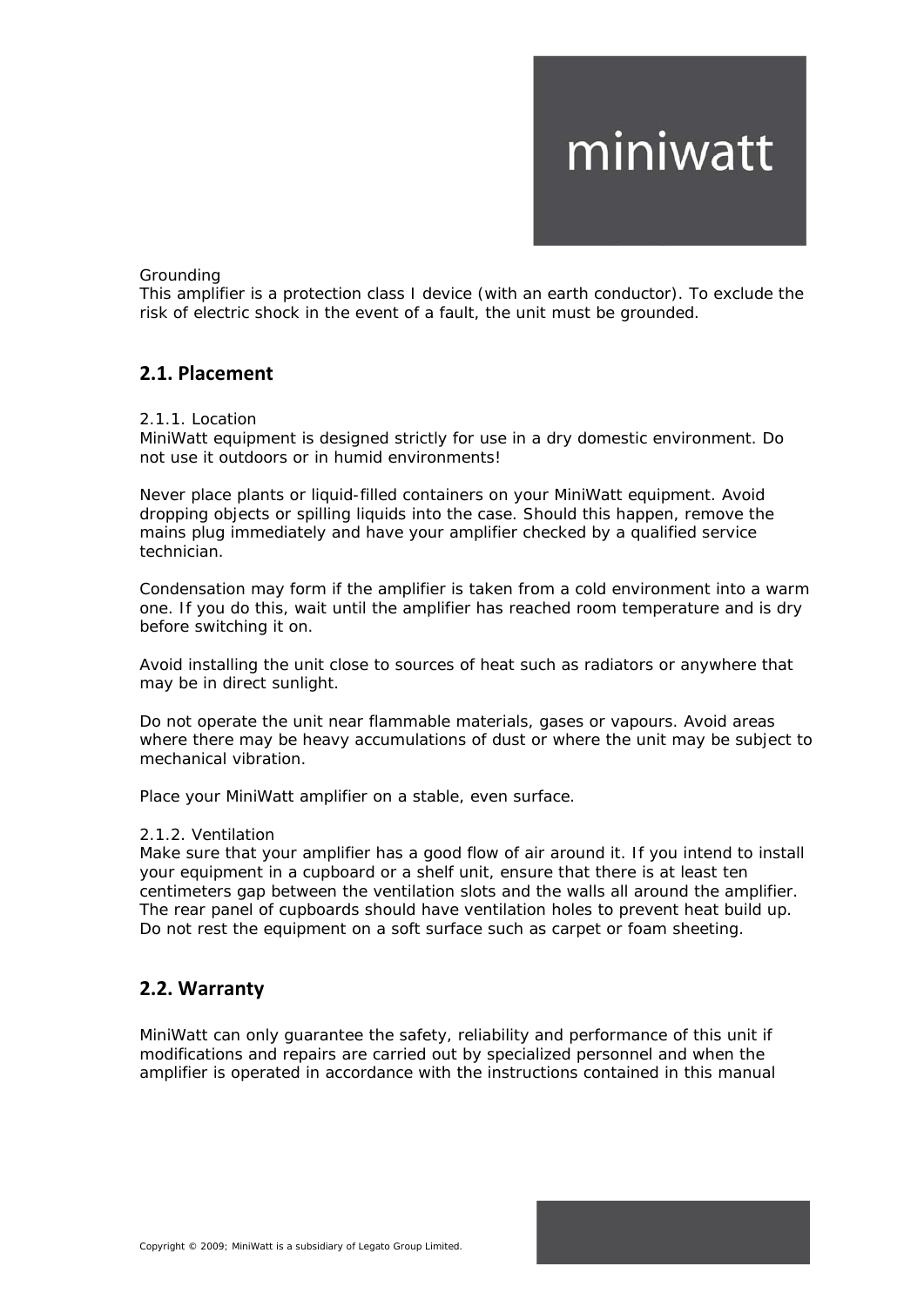### **3. GETTING STARTED**

3.1. Checking the tubes

12AX7 tube is the input tube. EL84 tubes are matched pairs for the left and right channel. It is allowed to mix the pair.



#### 3.2. Switching on for the first time

- Make sure the speakers are connected to the speaker terminals!
- Connect the other components in your system to the appropriate sockets on the rear of the N3.
- Switch the N3 on using the on/off switch and wait until all the tubes lights up. You can now play some music.

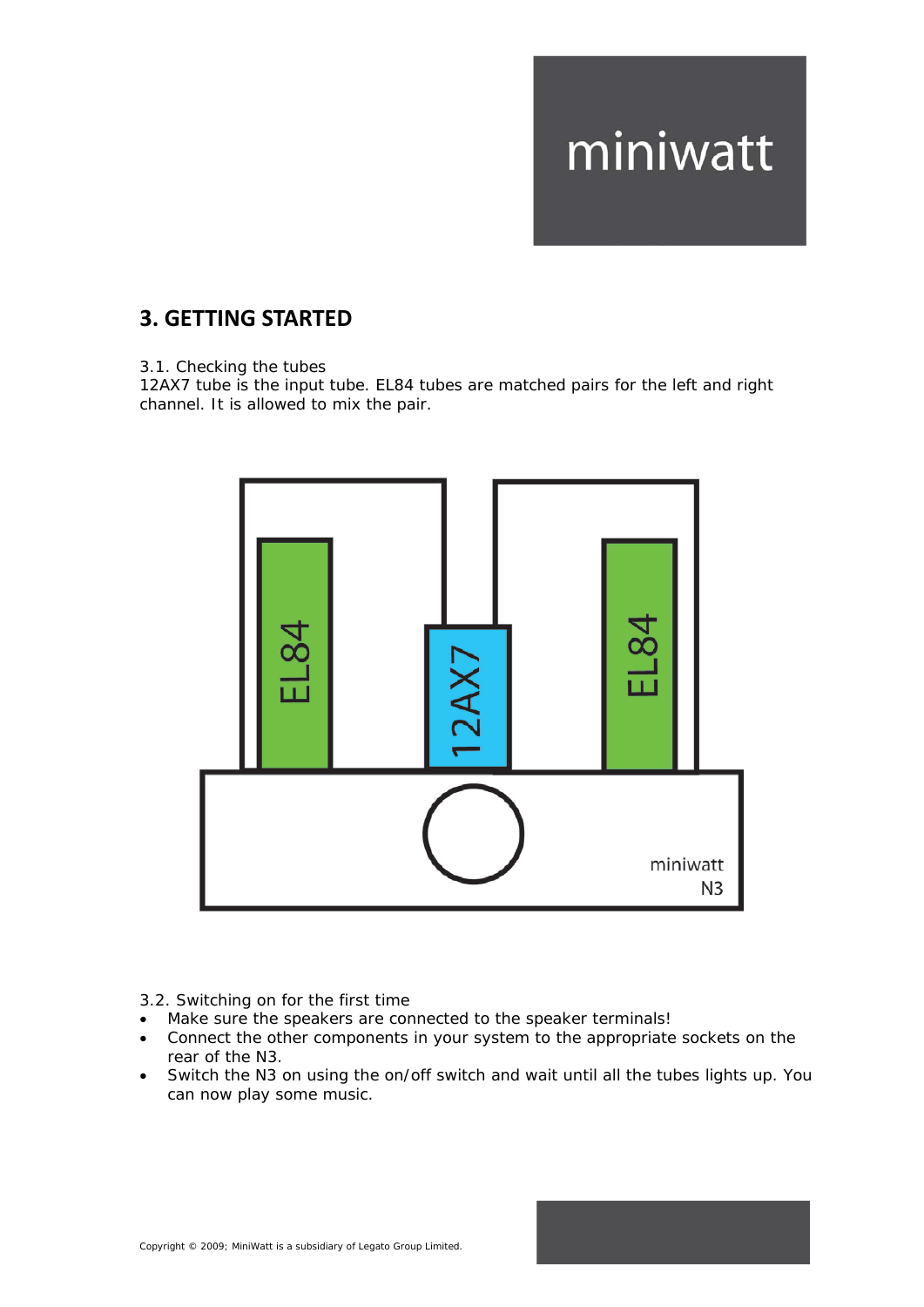### **4. CONNECTIONS – the rear panel**



|                | Right Speaker out (4 ohms)  | $Red = positive terminal, Black = negative$  |
|----------------|-----------------------------|----------------------------------------------|
| 2              | Right Speaker out (6 ohms)  | terminal                                     |
| 3              | <b>Right Speaker Ground</b> | The speaker negative terminal is connected   |
| 4              | Right Speaker out (8 ohms)  | to ground                                    |
| 5              | Right RCA input             | Input for front $R + L$ channels             |
| 6              | Left RCA input              | Input for front $R + L$ channels             |
| $\overline{7}$ | AC supply socket            | IEC socket with integrated fuseholder        |
|                |                             | The fuse is located in a pullout compartment |
|                |                             | underneath thesocket. You can open the fuse  |
|                |                             | compartment after removing the plug.         |
| 8              | Fuse                        | For 230/240V: 1 A slow-blow H (5 x 20mm)     |
|                |                             | For 115/120V: 2 A slow-blow H (5 x 20mm)     |
|                |                             | For 100V: 3 A slow-blow H (5 x 20mm)         |
| 9              | Power switch                | $0 = \text{off}$ ; 1 = on.                   |
| 10             | Left Speaker out (8 ohms)   | Speaker connection terminals.                |
| 11             | Left Speaker Ground         | $Red = positive terminal, Black = negative$  |
| 12             | Left Speaker out (6 ohms)   | terminal                                     |
| 13             | Left Speaker out (4 ohms)   | The speaker negative terminal is connected   |
|                |                             | to ground                                    |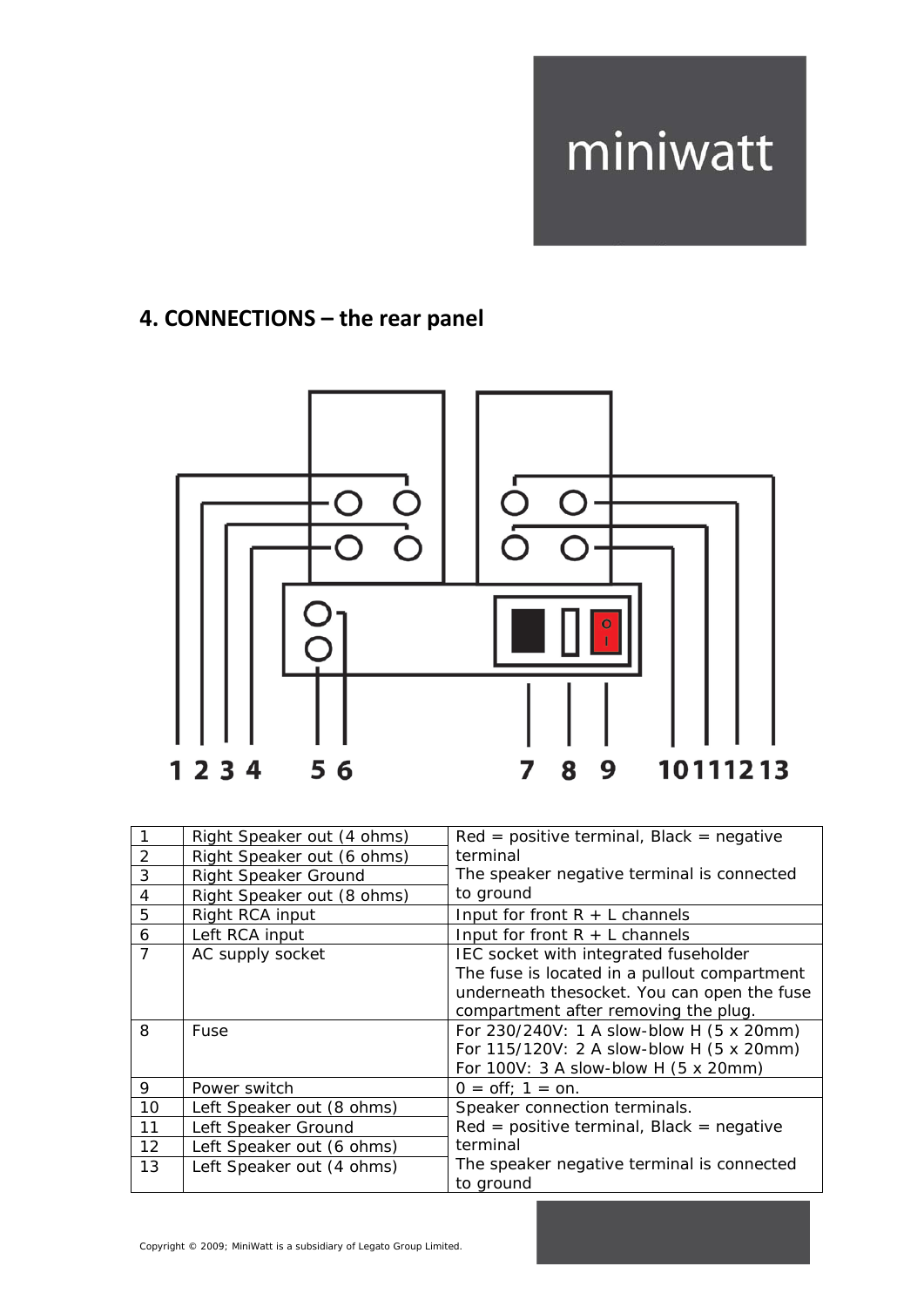### **5. FAQ**

#### 5.1. Replacing the tubes

#### Driver and Output tubes

Replacement driver tubes require no adjustment, as long as the output tubes are matched pair.

#### 5.2. Running in

All MiniWatt equipment is subject to a 48-hour soak test at the factory to burn in the tubes. The tubes are preselected for use in each particular model.

New tubes can take up to three months to run in and start sounding their best. Daily use is beneficial in speeding up this process but is not mandatory. Continuous operation does very little help to reduce the running-in time and is therefore *not*  recommended.

#### 5.3. Tube service life

Thanks to the protection circuits and soft-start electronics, the output tubes in your amplifier should achieve a service life of up to 5 years. Driver tubes can be used for 10 years or even longer.